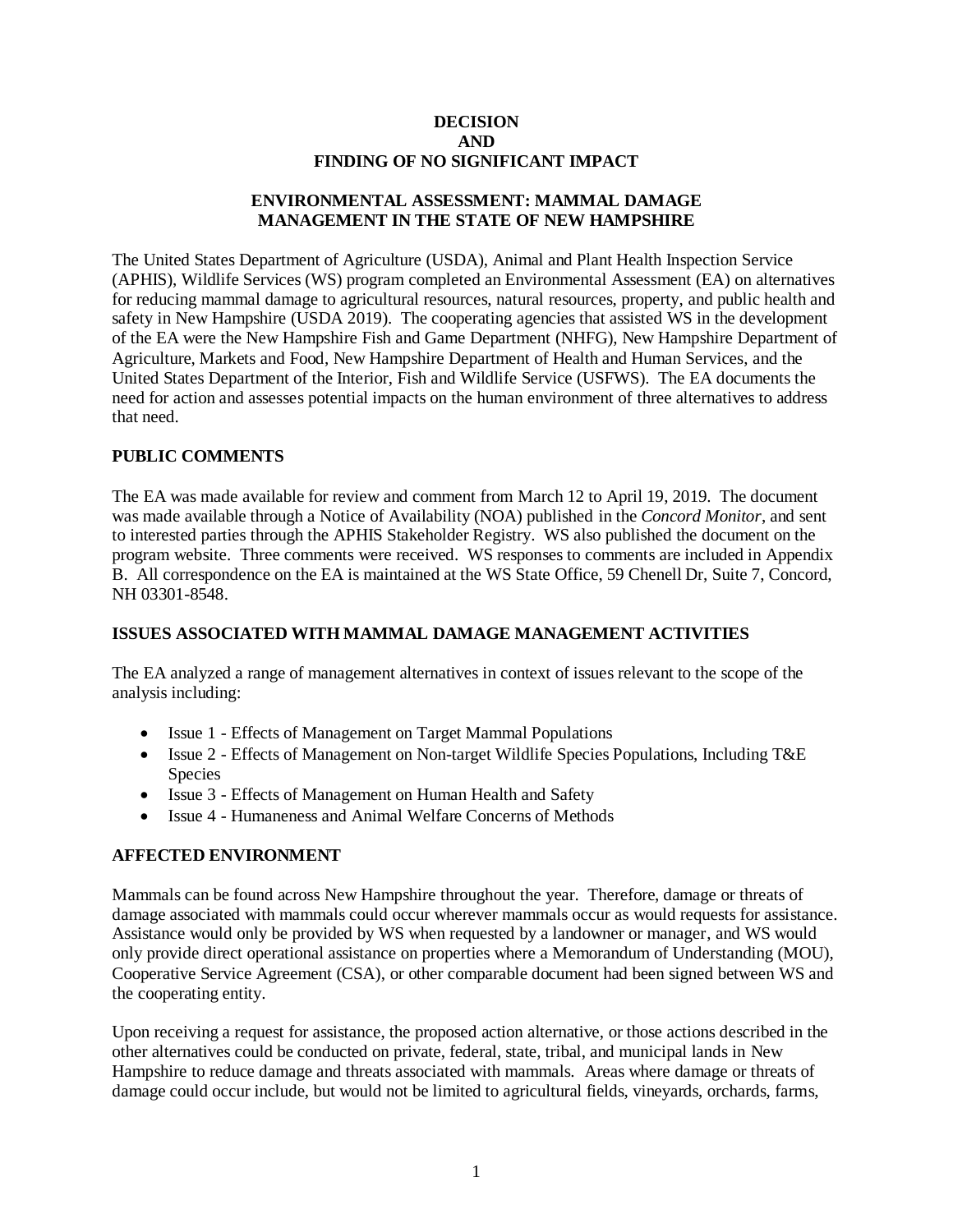aquaculture facilities, grain mills, grain handling areas, railroad yards, waste handling facilities, industrial sites, natural resource areas, park lands, and historic sites; state and interstate highways and roads; property in or adjacent to subdivisions, businesses, and industrial parks; timberlands, croplands, and pastures; private and public property where burrowing mammals cause damage to structures, dikes, ditches, ponds, and levees; public and private properties in rural/urban/suburban areas where mammals cause damage to landscaping and natural resources, property, and are a threat to human safety through the spread of disease. The areas could also include airports and military airbases where mammals are a threat to human safety and to property; and areas where mammals negatively affect wildlife, including T&E species.

### **DESCRIPTION OF THE ALTERNATIVES**

The following three alternatives were developed to respond to the issues identified in Chapter 2 of the EA. A detailed discussion of the effects of the alternatives on the issues is described in the EA under Chapter 3 (USDA 2019); below is a summary of the alternatives.

## **Alternative 1 - Continue the Current Adaptive Integrated Mammal Damage Management Program (No Action/Proposed Action)**

The no action/proposed action alternative would continue the current implementation of an adaptive integrated approach utilizing non-lethal and lethal techniques, as deemed appropriate using the WS Decision Model, to reduce damage and threats caused by mammals. WS, in consultation with the NHFG, would continue to respond to requests for assistance with technical assistance, or when funding is available, operational damage management. Funding could occur through federal appropriations or from cooperative funding.

The adaptive approach to managing mammal damage would integrate the use of the most practical and effective methods to resolve a problem as determined by site-specific evaluation. City/town managers, agricultural producers, property owners, and others requesting assistance would be provided information regarding the use of appropriate non-lethal and lethal techniques. To be most effective, damage management activities should begin as soon as mammals begin to cause damage. Mammal damage that has been ongoing can be difficult to resolve since mammals could be conditioned to an area and are familiar with a particular location. Subsequently, making that area unattractive can be difficult to achieve once damage has been ongoing. WS would work closely with those entities requesting assistance to identify situations where damage could occur and begin to implement damage management activities under this alternative as early as possible to increase the likelihood of achieving the level of damage reduction requested by the cooperating entity.

Under this alternative, WS would respond to requests for assistance by: 1) taking no action if warranted, 2) providing only technical assistance to property owners or managers on actions they could take to reduce damages caused by mammals, or 3) provide technical assistance and direct operational assistance to a property owner or manager experiencing damage. The removal of many of the mammal species native to New Hampshire or designated a game species can only legally occur through regulated hunting and trapping seasons, issuance of a wildlife damage permit (NHRSA 541-A) by the NHFG; or through NHRSA 207:26, where an unprotected wild animal which the landowner finds in the act of doing actual and substantial damage to poultry, crops, domestic animals, or the person's property, may authorize a family member, employee, or other person requested lethally remove the animal under the provision of a depredation permit issued by the executive director pursuant to RSA 207:22-c, III. Activities conducted under this alternative would occur in compliance with the New Hampshire General Statutes and the MOU signed between the NHFG and WS.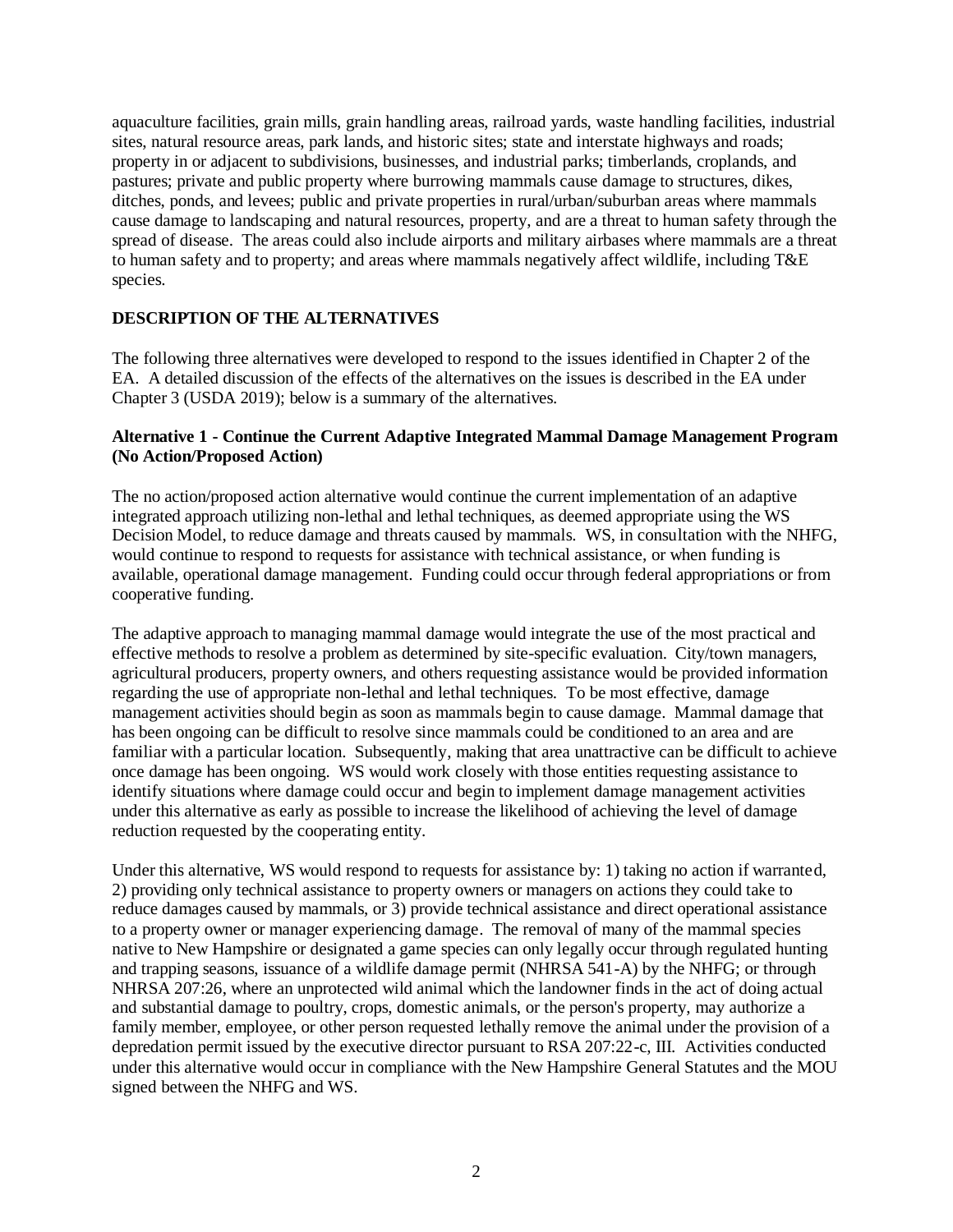Property owners or managers requesting assistance would be provided with information regarding the use of effective and practical non-lethal and lethal techniques under this alternative. Property owners or managers may choose to implement WS' recommendations on their own (*i*.*e*., technical assistance), use contractual services of private businesses, use volunteer services of private organizations, use the services of WS (*i*.*e*., direct operational assistance), take the management action themselves without consulting another private or governmental agency, or take no action.

Non-lethal methods can disperse or otherwise make an area unattractive to mammals; thereby, reducing the presence of mammals at the site and potentially the immediate area around the site where non-lethal methods are employed. Non-lethal methods would be given priority when addressing requests for assistance (WS Directive 2.101) and include methods of exclusions, harassment, habitat modification, and live trap and translocation. However, non-lethal methods would not necessarily be employed to resolve every request for assistance if deemed inappropriate using the WS Decision Model, especially when the requesting entity has used non-lethal methods previously and found those methods to be inadequate in resolving the damage or threats of damage. When effective, non-lethal methods could disperse mammals from the area. Employing methods soon after damage begins or soon after threats are identified increases the likelihood that those damage management activities would achieve success in addressing damage. Therefore, coordination and timing of methods is necessary to be effective in achieving expedient resolution of mammal damage.

Lethal methods would be employed to resolve damage only after receiving a request for the use of those methods. The use of lethal methods may result in local population reductions in the area where damage or threats were occurring. Lethal methods are often employed to reinforce non-lethal methods and to remove mammals that have been identified as causing damage or posing a threat to cause damage. The number of mammals removed from the population under the proposed action would be dependent on the number of requests for assistance received, the number of mammals involved with the associated damage or threat, whether negative impacts are sufficiently reduced to damage, and the efficacy of methods employed.

WS may recommend mammals be harvested during the regulated hunting and/or trapping season in an attempt to reduce the number of mammals causing damage. Managing mammal populations over broad areas could lead to a decrease in the number of mammals causing damage; however population management is not the goal of WS' technical assistance or direct operational assistance. Establishing hunting or trapping seasons and managing wildlife populations is the responsibility of the NHFG.

### **Alternative 2 - Non-lethal Mammal Damage Management Only by WS**

Under this alternative, WS would be restricted to only using or recommending non-lethal methods to resolve damage caused by mammals (found in Appendix B of EA). Lethal methods could continue to be used under this alternative by those persons experiencing damage from mammals without involvement by WS. In situations where non-lethal methods were impractical or ineffective to alleviate damage, WS could refer requests for information regarding lethal methods to the NHFG, local animal control agencies, or private businesses or organizations. Property owners or managers might choose to implement WS' non-lethal recommendations on their own or with the assistance of WS, implement lethal methods on their own, or request assistance (non-lethal or lethal) from a private or public entity other than WS.

### **Alternative 3 - No Mammal Damage Management Conducted by WS**

This alternative would preclude any and all activities by WS to reduce threats to human health and safety, and to alleviate damage to agricultural resources, property, and natural resources. WS would not be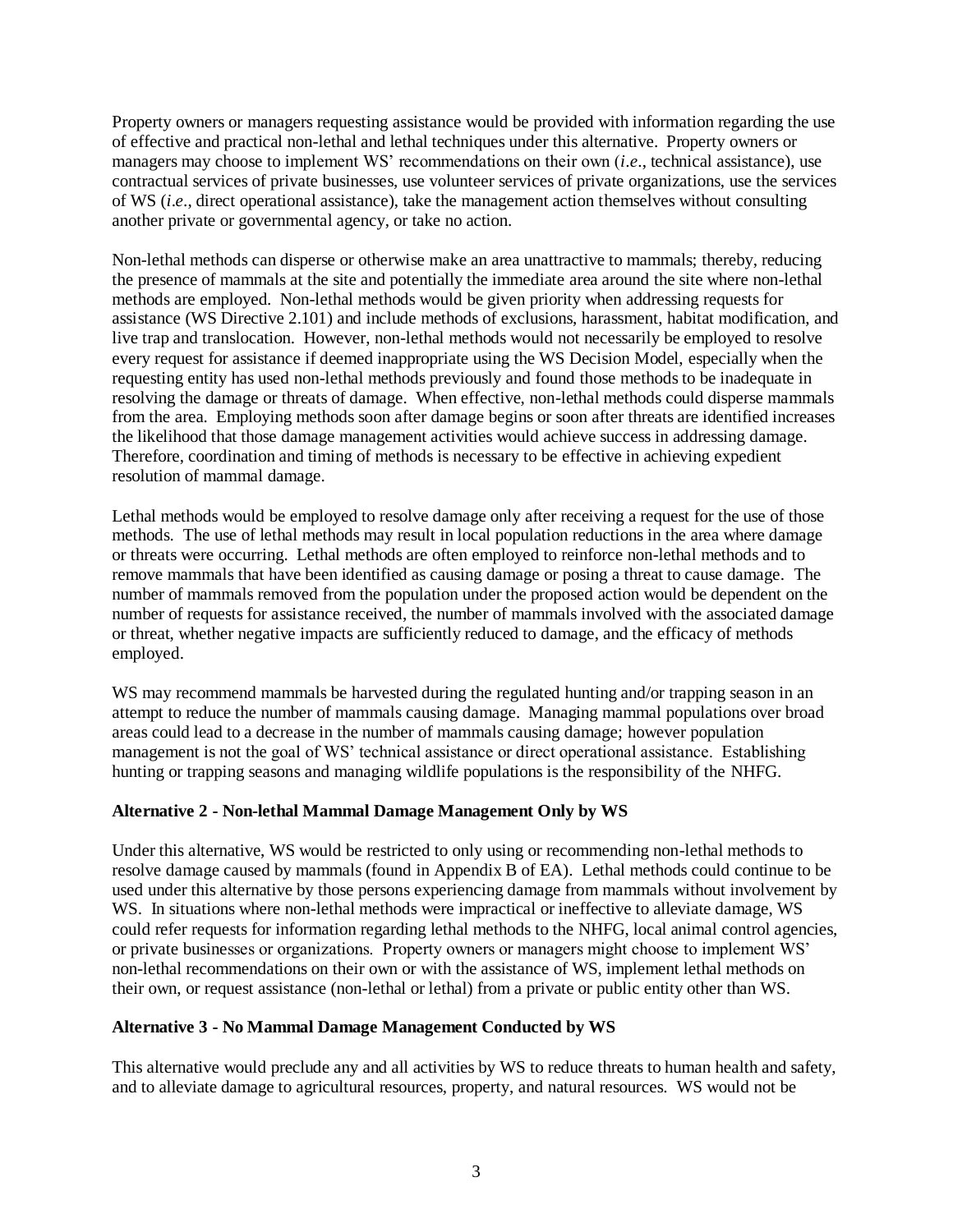involved with any aspect of mammal damage management. All requests for assistance received by WS to resolve damage caused by mammals would be referred to the NHFG and/or other private entities.

Despite no involvement by WS in resolving damage and threats associated with mammals, those persons experiencing damage could continue to resolve damage by employing those methods legally available since the lethal removal of mammals to alleviate damage or threats can occur despite the lack of involvement by WS. The lethal removal of mammals could occur through the issuance of NHFG permits or through NHRSA 207:26 when required, and during the hunting or trapping seasons. All methods described in Appendix B of the EA would be available for use by those persons experiencing damage or threats except for the use of immobilizing drugs and euthanasia chemicals. Immobilizing drugs and euthanasia chemicals can only be used by WS or appropriately licensed veterinarians.

# **CONSISTENCY**

As part of the development of the EA, WS consulted with the USFWS under Section 7 of the ESA. Based on the provisions and protective measures established in the EA, WS determined that activities conducted pursuant to the proposed action may affect but would not likely adversely some of the species listed in the state by the USFWS. The USFWS concurred with WS' determinations. The list of species designated as endangered or threatened by the NHFG was reviewed during the development of the EA. Based on the review of species listed, WS determined that the proposed activities would not likely adversely affect those species listed by the state. The NHFG has concurred with WS' determination for listed species.

# **MONITORING**

The WS-New Hampshire program will annually review its effects on mammals and other non-target species addressed in the EA to ensure those activities do not impact the viability of wildlife species. In addition, the EA will be reviewed each year to ensure that the analyses are sufficient.

# **CUMULATIVE IMPACTS OF THE PROPOSED ACTION**

No significant cumulative environmental impacts were identified from any of the three alternatives, including the proposed action. Under the proposed action, the lethal removal of mammals by WS would not have significant impacts on statewide mammal populations when known sources of mortality were considered. No risk to public safety was identified when activities were provided and expected by requesting individuals under Alternative 1 since only trained and experienced personnel would conduct and/or recommend damage management activities. There would be a slight increased risk to public safety when persons who reject assistance and recommendations conduct their own activities under Alternative 2 and when no assistance was provided under Alternative 3. However, under all of the alternatives, those risks would not be to the point that the effects would be significant. The analysis in the EA indicates that an integrated approach to managing damage and threats caused by mammals would not result in significant cumulative effects on the quality of the human environment.

# **DECISION AND FINDING OF NO SIGNIFICANT IMPACT**

I have carefully reviewed the EA prepared for this proposal and the input from the public involvement process. I find the proposed action alternative (Alternative 1) to be environmentally acceptable, addressing the issues and needs while balancing the environmental concerns of management agencies, landowners, advocacy groups, and the public. The analysis in the EA adequately addresses the identified issues, which reasonably confirm that no significant impact, individually or cumulatively, to the quality of the human environment are likely to occur from the proposed action, nor does the proposed action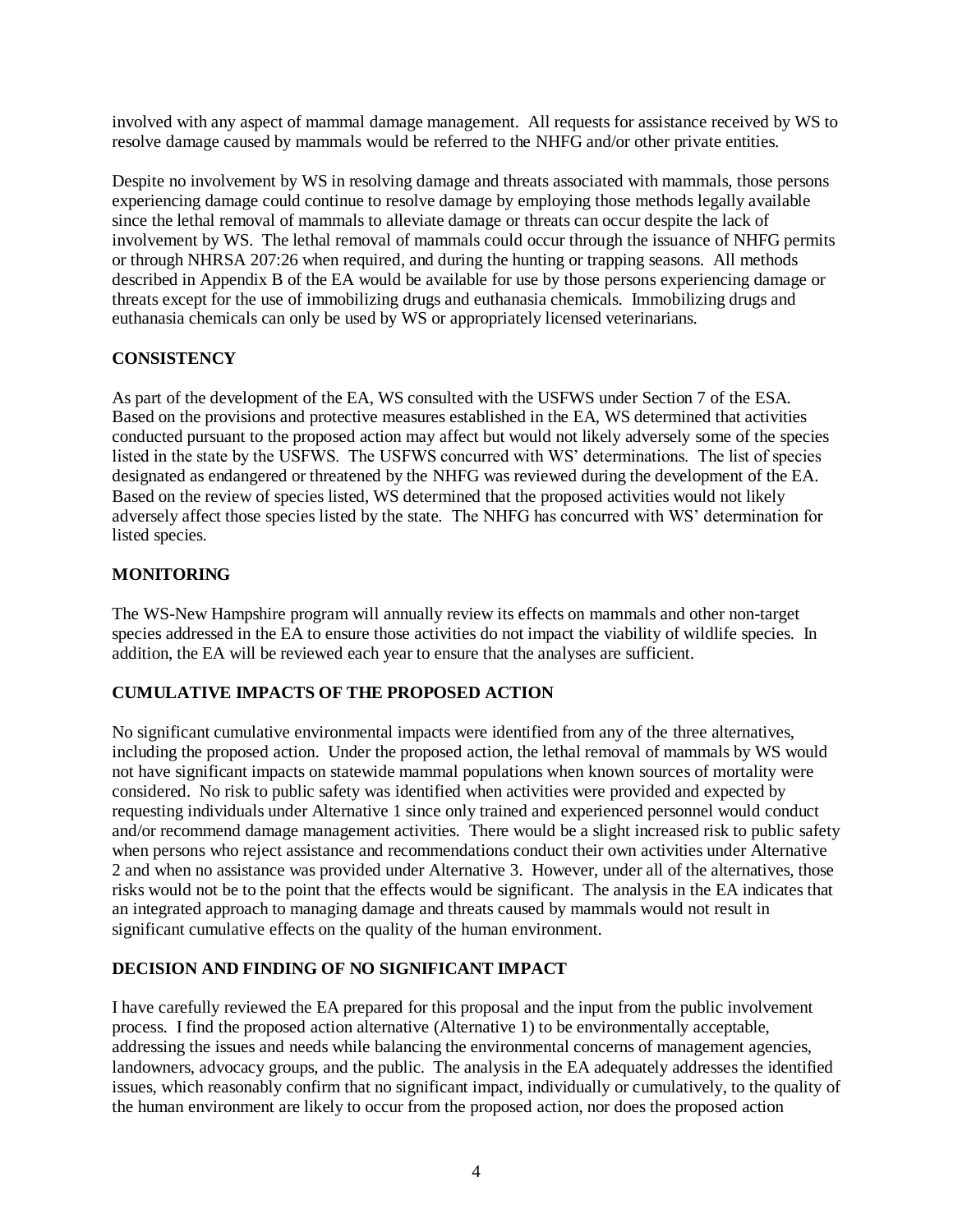constitute a major federal action. Therefore, the analysis in the EA does not warrant the completion of an Environmental Impact Statement (EIS).

Based on the analyses in the EA, the need for action and the issues identified are best addressed by selecting Alternative 1 and applying the associated standard operating procedures. Alternative 1 successfully addresses (1) mammal damage management using a combination of the most effective methods and does not adversely impact the environment, property, human health and safety, target species, and/or non-target species, including T&E species; (2) it offers the greatest chance of maximizing effectiveness and benefits to resource owners and managers; (3) it presents the greatest chance of maximizing net benefits while minimizing adverse effects to public health and safety; and (4) it offers a balanced approach to the issue of humaneness when all facets of that issue are considered. Further analysis would be triggered if changes occur that broaden the scope of damage management activities that affect the natural or human environment or from the issuance of new environmental regulations. Therefore, it is my decision to implement the proposed action/no action alternative (Alternative 1) as described in the EA.

Based on the analyses provided in the EA, there are no indications that the proposed action (Alternative 1) would have a significant impact, individually or cumulatively, on the quality of the human environment. I agree with this conclusion and therefore, find that an EIS should not be prepared. This determination is based on the following factors:

- 1. Mammal damage management, as conducted by WS in the State, is not regional or national in scope.
- 2. The proposed action would pose minimal risk to public health and safety. Based on the analyses in the EA, the methods available would not adversely affect human safety based on their use patterns and standard operating procedures.
- 3. There are no unique characteristics such as park lands, prime farm lands, wetlands, wild and scenic areas, or ecologically critical areas that would be significantly affected. WS' standard operating procedures and adherence to applicable laws and regulations would further ensure that WS' activities do not harm the environment.
- 4. The effects on the quality of the human environment are not highly controversial. Although there may be some opposition to mammal damage management, this action is not highly controversial in terms of size, nature, or effect.
- 5. Based on the analysis documented in the EA and the accompanying administrative file, the effects of the proposed damage management program on the human environment would not be significant. The effects of the proposed activities are not highly uncertain and do not involve unique or unknown risks.
- 6. The proposed action would not establish a precedent for any future action with significant effects.
- 7. No significant cumulative effects were identified through the assessment. The EA analyzed cumulative effects on target and non-target species populations and concluded that such impacts were not significant for this or other anticipated actions to be implemented or planned.
- 8. The proposed activities would not affect districts, sites, highways, structures, or objects listed in or eligible for listing in the National Register of Historic Places, nor would they likely cause any loss or destruction of significant scientific, cultural, or historical resources.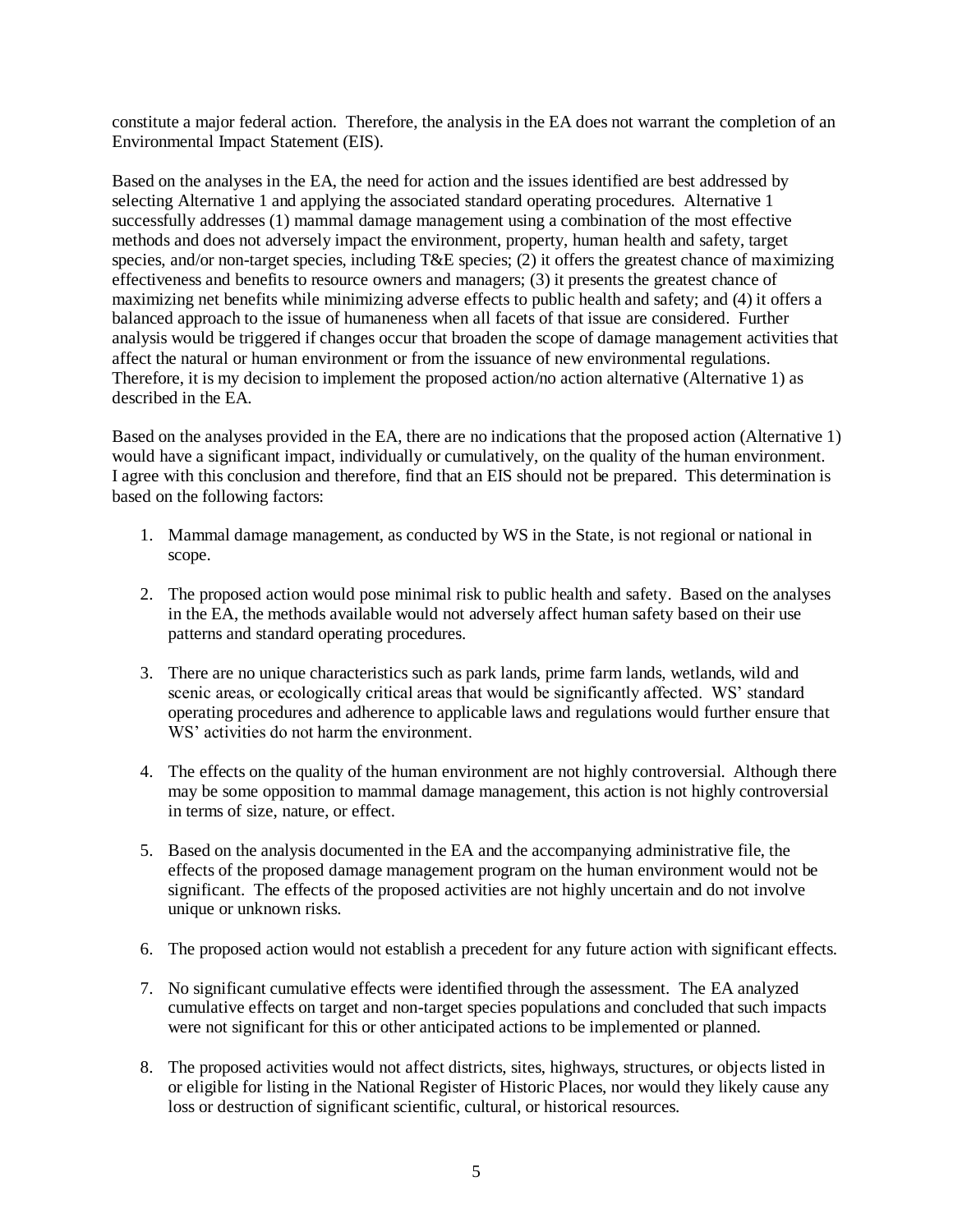- 9. WS has determined that the proposed program would not adversely affect any federally listed T&E species currently listed in the State. In addition, WS has determined that the proposed activities would not adversely affect state-listed T&E species.
- 10. The proposed action would comply with all applicable federal, state, and local laws.

The rationale for this decision is based on several considerations. This decision takes into account public comments, social/political and economic concerns, public health and safety, and the best available science. The foremost considerations are that: 1) mammal damage management would only be conducted by WS at the request of landowners/managers, 2) management actions would be consistent with applicable laws, regulations, policies and orders, and 3) no significant effects to the environment were identified in the analysis. As a part of this Decision, the WS program would continue to provide effective and practical technical assistance and direct management techniques that reduce damage and threats of damage.

l JOHN MCCONNELL<sup>0.9.2342</sup>.19200300.100.1.1=12001000 Digitally signed by JOHN MCCONNELL DN: c=US, o=U.S. Government, ou=Department of Agriculture, cn=JOHN MCCONNELL, Date: 2019.05.16 08:01:08 -04'00'

Willie D. Harris, Director-Eastern Region USDA/APHIS/WS Raleigh, North Carolina

Date 5/16/19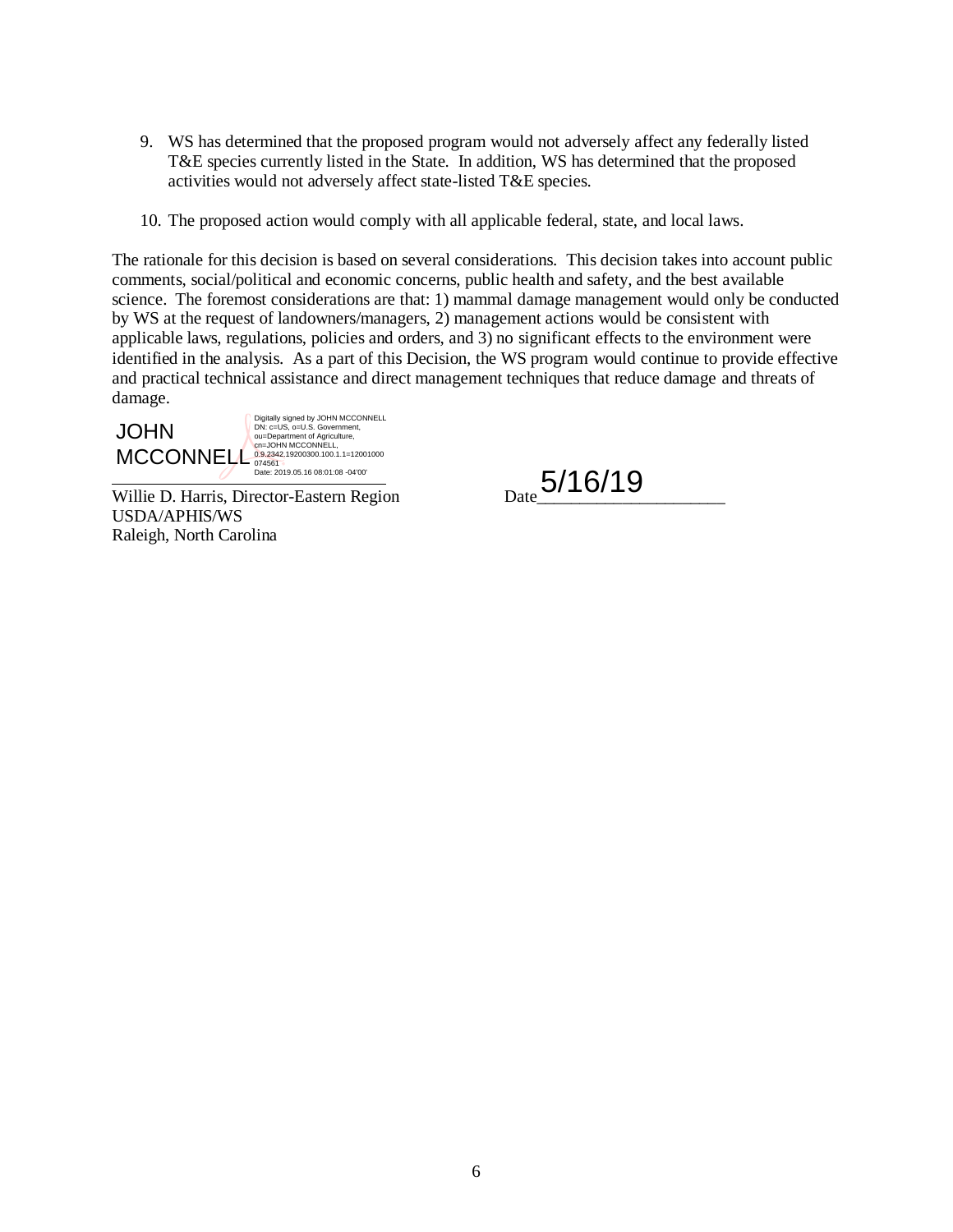### **APPENDIX A LITERATURE CITED**

AVMA (American Veterinary Medical Association). 2013. AVMA guidelines for the euthanasia of animals: 2013 edition. American Veterinary Medical Association, Schaumburg, IL, USA.

USDA (U.S. Department of Agriculture). 2019. Environmental Assessment: Mammal Damage Management in the State of New Hampshire. USDA, APHIS, WS, Concord, NH.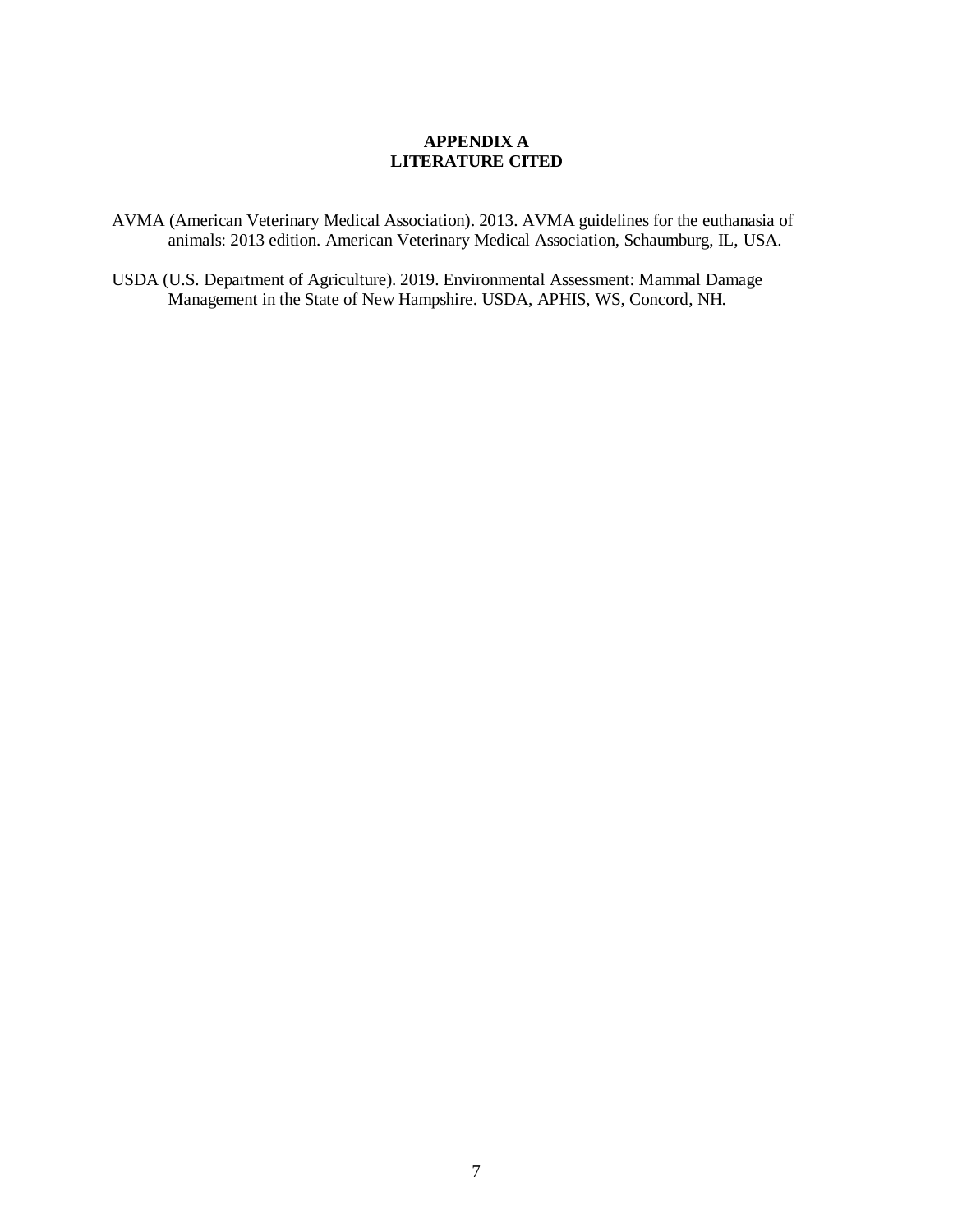## **APPENDIX B RESPONSES TO COMMENTS**

This Appendix contains issues raised by the public during the comment period for the 2019 New Hampshire mammal damage management EA and the WS response to each of the issues. WS received three comment letters regarding the EA. Substantive issues raised in the letters are numbered and are written in bold text. The WS response follows each comment and is written in standard text.

#### **1. First, we believe that there should be a greater emphasis on public education. It will be difficult to completely enforce your policies if the public is not knowledgeable about how they themselves can prevent mammal destruction.**

WS agrees with the commenter that education should be emphasized. During calendar year 2018, WS-New Hampshire provided technical assistance to the public through 191 personal consultations, 1,542 written/telephone/hotline consultations, 15 instructional sessions, 14 exhibits, and 621 information transfers for a total of 2,383 educational opportunities reaching an estimated 15,483 parties. Additionally, WS distributed 11,292 leaflets of information on preventing wildlife damage. Page 34 of the EA summarizes WS' view of education as a component of wildlife damage management. WS also collaborates with many organizations, such as the University of New Hampshire Cooperative Extension (page 22 of the EA) to provide outreach and public education on wildlife damage remedies. The commenter did not define in what way education should be greater emphasized. Additionally, WS is not a regulatory program, and therefore, does not "enforce policies." See WS legislative authority on page 20 of the EA.

**2. Prevention is key. It appears as though most of the topics covered in this draft are retroactive. While it is important to point out how the agency will approach problems after they occur, if initial actions are taken, property damage and transmission of diseases can be prevented to a greater degree.**

**If the public is informed of the ways that they can avoid conflicts with wildlife, then the issues that led to this environmental assessment could be lessened. This may lead to a smaller initial cost to offset greater long-term management and treatment cost. Building on this and through proactive public education, treatment could cost much less to the state when the public expends their own time and effort to prevent these issues and may even lead to long-term cooperation and trust between landowners and the wildlife service.**

WS agrees in theory with the commenter regarding prevention. However, WS is provided a very small federal allocation for its program in New Hampshire. Some of this funding is used to provide educational/outreach opportunities. For example, the Oral Rabies Vaccination program of WS spends significant effort to educate the public on the dangers of feeding wildlife and maintaining safe distances from rabies vector species. Additionally, WS proactively reaches the general public through a variety of ways such as annual exhibits at farm, forest, and agricultural shows, workshops at the University of New Hampshire and the New Hampshire Department of Markets and Foods, and county extension agents. WS publishes information on our website, as well as the New Hampshire Fish and Game website and in their Hunter's Digest on common wildlife damage issues and wildlife disease threats. WS posts information posters on kiosks at state wildlife manage units, state parks and federal lands, and WS provides brochures to county offices, agriculture and feed stores, and some community stores/restaurants.

The majority of WS' funding in New Hampshire is provided as cooperative funding through cooperators (e.g. anyone that request WS assistance and reimburses WS for costs incurred) that have already